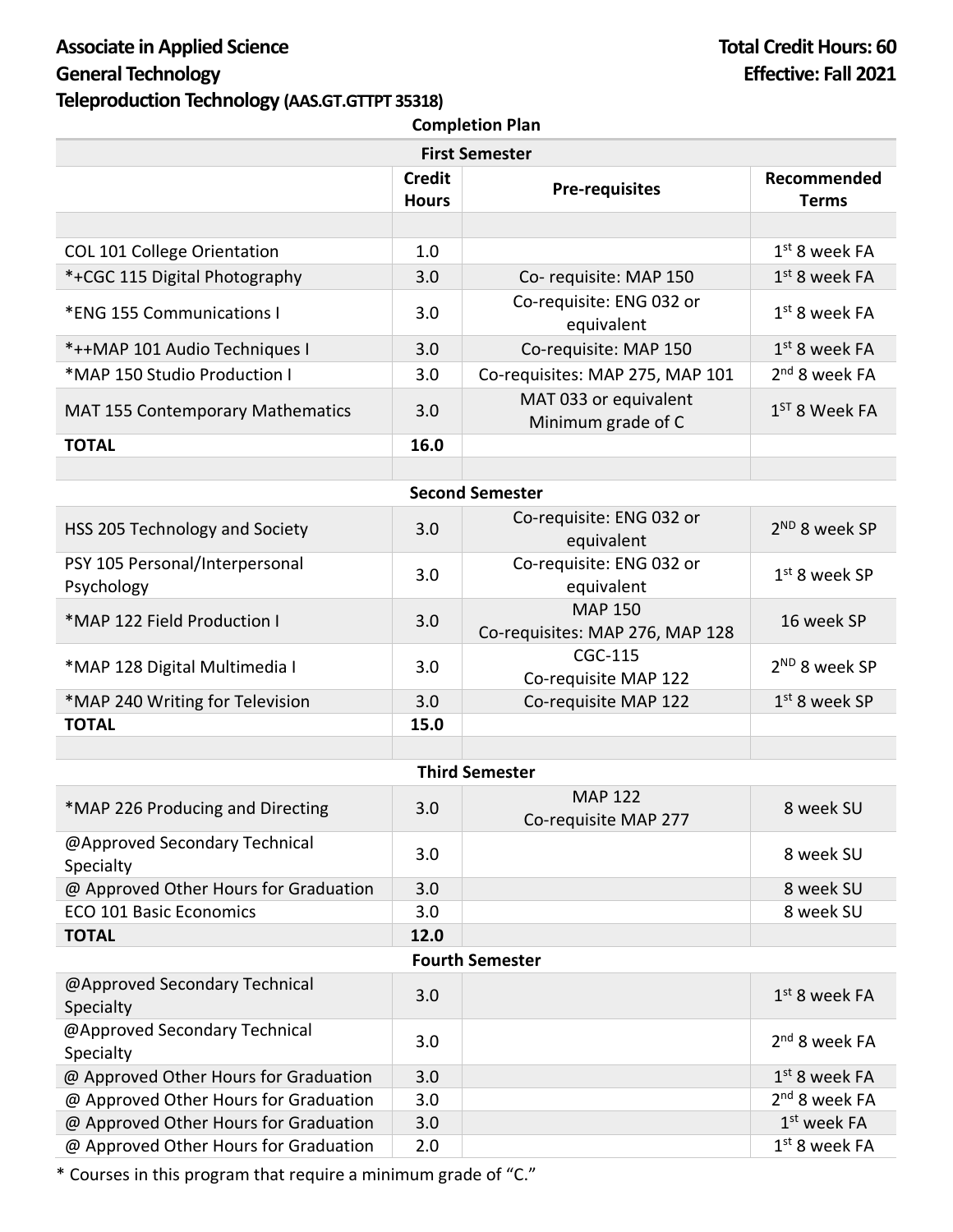## Associate in Applied Science **Total Credit Hours: 60 General Technology Effective: Fall 2021 Teleproduction Technology (AAS.GT.GTTPT 35318)**

**Completion Plan**

| -----<br>. | $- - - -$ |  |
|------------|-----------|--|
|            |           |  |

## @Approved Secondary Technical Specialty - take 12 credit hours

COMPLETE ANY COMBINATION THAT TOTALS A MINIMUM OF 12 CREDIT HOURS.

| $\star$  | <b>AOT</b> | 105 | Keyboarding                                | 3.0 |
|----------|------------|-----|--------------------------------------------|-----|
| $^\ast$  | <b>AOT</b> | 165 | <b>Information Processing Software</b>     | 3.0 |
| *        | <b>AOT</b> | 167 | <b>Information Processing Applications</b> | 3.0 |
| *        | <b>AOT</b> | 265 | <b>Office Desktop Publishing</b>           | 3.0 |
| $^\star$ | ARV        | 110 | <b>Computer Graphics I</b>                 | 3.0 |
| *        | ARV        | 121 | Design                                     | 3.0 |
| $^\star$ | ARV        | 123 | <b>Composition and Color</b>               | 3.0 |
| *        | ARV        | 122 | 3-Dimentional Design I                     | 3.0 |
| *        | ARV        | 205 | <b>Graphics Illustration</b>               | 3.0 |
| $\star$  | ARV        | 210 | <b>Computer Graphics II</b>                | 3.0 |
| $\star$  | ARV        | 212 | Digital Photography                        | 3.0 |
| $\star$  | ARV        | 222 | <b>Computer Animation</b>                  | 3.0 |
| $\star$  | ARV        | 223 | 3D Animation I                             | 3.0 |
| $\star$  | ARV        | 227 | Web Design I                               | 3.0 |
| $^\ast$  | ARV        | 281 | Design II                                  | 3.0 |
| *        | <b>CGC</b> | 278 | Typography                                 | 3.0 |
| *        | <b>CPT</b> | 101 | Introduction to Computers                  | 3.0 |
| *        | <b>CPT</b> | 168 | Programming Logic and Design               | 3.0 |
| *        | <b>CPT</b> | 170 | <b>Microcomputer Applications</b>          | 3.0 |
| $\ast$   | <b>CPT</b> | 270 | <b>Advanced Microcomputer Applications</b> | 3.0 |

### C. Other Hours Required for Graduation

 *COMPLETE ANY COMBINATION OF THE FOLLOWING THAT TOTALS A MINIMUM OF 11 CREDIT HOURS.*

| $\ast$ | ART        | 101 | Art History and Appreciation          | 3.0 |
|--------|------------|-----|---------------------------------------|-----|
| *      | <b>BAF</b> | 101 | <b>Personal Finance</b>               | 3.0 |
| *      | <b>BUS</b> | 101 | Introduction to Business              | 3.0 |
| $\ast$ | <b>BUS</b> | 121 | <b>Business Law I</b>                 | 3.0 |
| *      | <b>BUS</b> | 123 | <b>Business Law II</b>                | 3.0 |
| *      | <b>ENG</b> | 101 | <b>English Composition I</b>          | 3.0 |
| *      | <b>ENG</b> | 102 | <b>English Composition II</b>         | 3.0 |
| *      | <b>ENG</b> | 160 | <b>Technical Communications</b>       | 3.0 |
| *      | <b>HIS</b> | 101 | Western Civilization to 1689          | 3.0 |
| *      | HIS        | 102 | <b>Western Civilization Post 1689</b> | 3.0 |
| *      | <b>HIS</b> | 201 | American History: Discovery to 1877   | 3.0 |
| *      | <b>HIS</b> | 202 | American History: 1877 to Present     | 3.0 |
| *      | JOU        | 101 | Introduction to Journalism            | 3.0 |
| *      | MAT        | 101 | Beginning Algebra                     | 3.0 |
| *      | MAT        | 102 | Intermediate Algebra                  | 3.0 |

\* Courses in this program that require a minimum grade of "C."